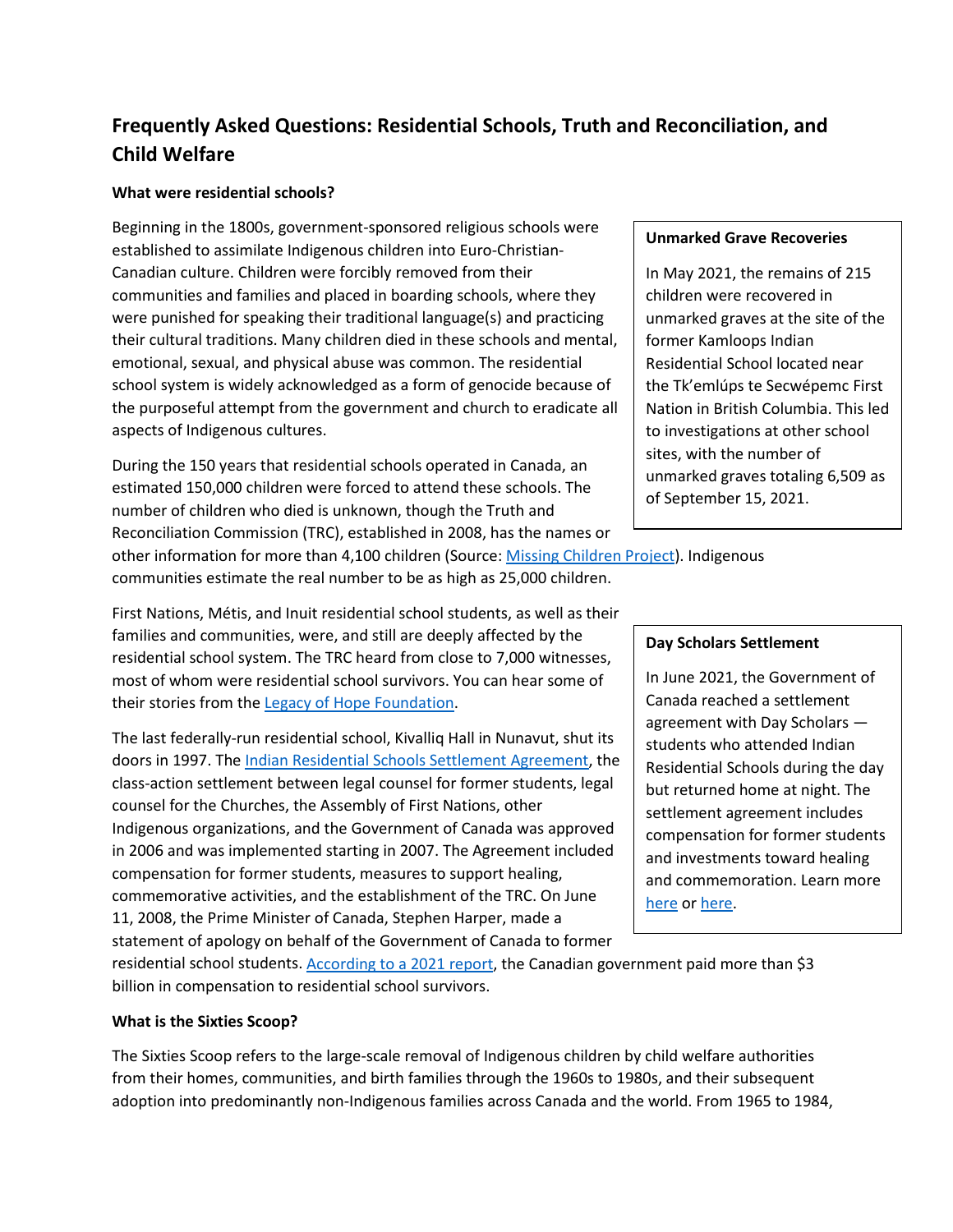as many as 16,000 Indigenous children were placed in non-Indigenous homes, often without the consent or knowledge of their families and communities.

The widespread removal of First Nation, Métis, and Inuit children and youth from their homes was connected to historical systemic and individual anti-Indigenous racism, the ignorance of child welfare workers of Indigenous customs and traditions, as well as socioeconomic conditions on reserves, such as poverty, addictions, and unemployment, caused by the legacies of residential schools and colonization. Efforts to keep children and youth connected to their birth families, including their siblings, or communities and to support reunification were rarely, if ever, made.

The experience left many First Nation, Métis, and Inuit children and youth with a lost sense of cultural identity and belonging. The trauma stemming from the physical and emotional separation from their birth families continues to have a profound impact on those who were part of the Sixties Scoop and their communities.

In 1985, Justice Edwin Kimelman's review of Indigenous child apprehension in Manitoba called *No Quiet [Place: Review Committee](https://fncaringsociety.com/publications/no-quiet-place)  [on Indian and Métis Adoptions and Placements](https://fncaringsociety.com/publications/no-quiet-place)* stated "that cultural genocide has been taking place in a systematic, routine manner."

In October 2017, the **Sixties Scoop [class action lawsuit](https://sixtiesscoopsettlement.info/)** was finalized. The agreement requires the federal government to pay between \$500 and \$800 million in restitution to Indigenous peoples who lost their cultural identities when they were removed from their families and communities during the Sixties Scoop.

## **How is the child welfare system connected to colonization and residential schools?**

It is commonly recognized that the history of child welfare in Canada began with J.J. Kelso — often referred to as the founding father of child protection work — in the 1880s in the city of Toronto. Child welfare emerged at a time when the Canadian settler colony was seeking to establish itself politically, economically, and culturally. Across the British Empire, including the Canadian settler colony, it

# became a truism of the time that *children are the future of the nation*. However, only certain children namely low-income White settler children — were deemed worthy of saving from cruelty and neglect. The central concern of child rescue initiatives was preserving the dominance of the White race and ensuring lower-class White settlers did not sink to the level of the "savage Indians" (Source: Landertinger, 2017; Swain 2009). The child welfare system and the Indian residential school system emerged as two separate and distinct solutions for these respective child populations.

#### **What is Systemic Racism?**

"Racism is an imposed system of structures, values and processes that serve to advantage one group over another. Race is a socially constructed way of categorizing humans based on physical characteristics and placing these categories within a hierarchy that suggests an inherent inferiority or superiority between different racial groups. In this way, racism continues to reinforce the concept of race. This hierarchy has no scientific validity and finds its genesis at a time when dehumanization was a strategy to advance imperial, patriarchal, heterosexist and settler-colonial interests through dispossession, enslavement, genocide and oppression. " - CAMH

Systemic racism involves discriminatory treatment, unfair policies and practices, and unequal opportunities within organizations that result in inequitable outcomes for those who are Black, Indigenous, and racialized. An organization's policies and practices can appear to be neutral but end up creating advantages for those who fall within a White, Eurocentric racial group and disadvantages for those who identify as Black, Indigenous, and racialized.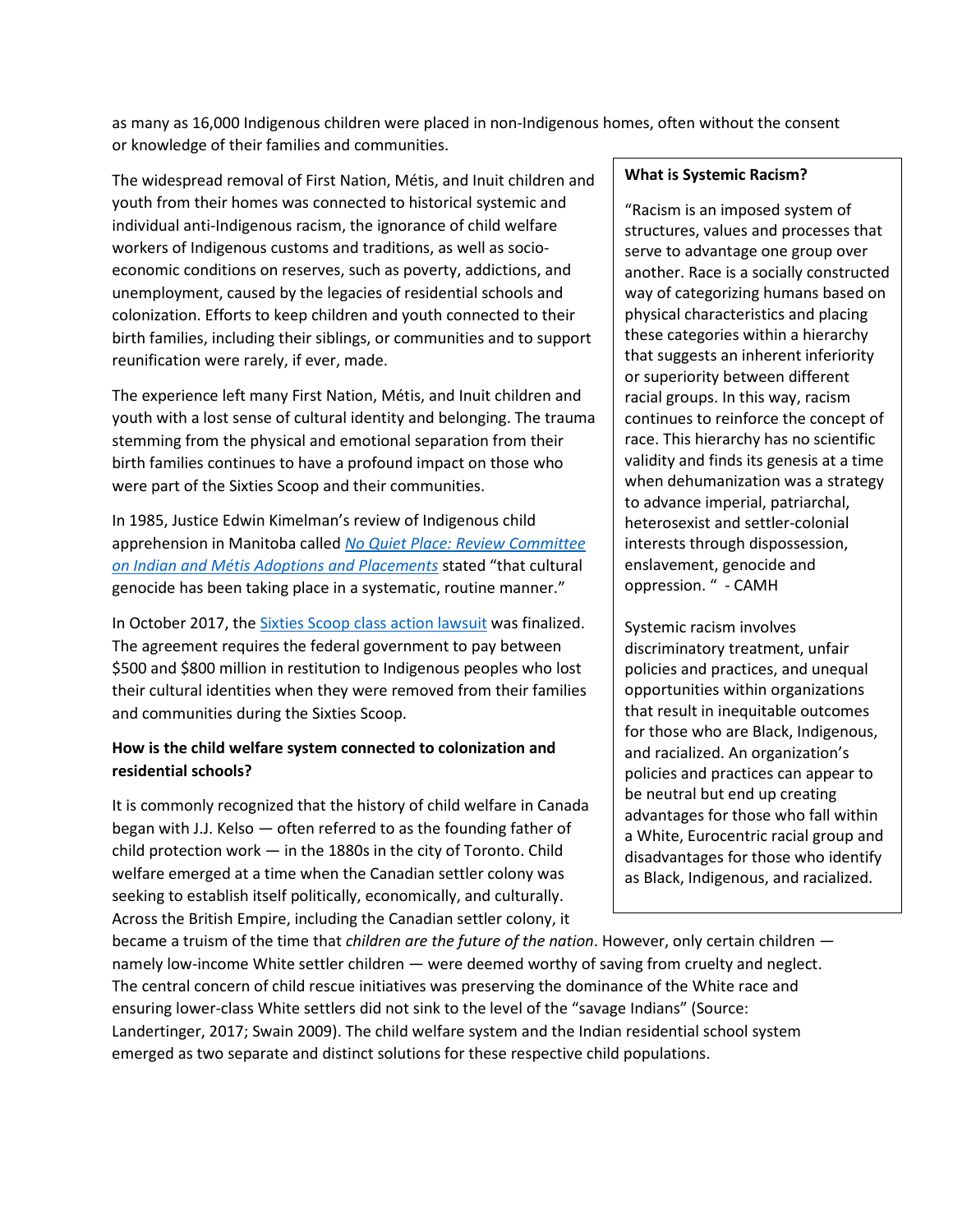From the earliest stages of child welfare development, Kelso and others agreed that for White settler children "child saving efforts should never be directed to institutional life, but to that normal arrangement which keeps the child in the family relation," as it was well understood that institutionalization was a harmful practice (Source: Landertinger, 2017). And yet, simultaneously, Indigenous children were being institutionalized in droves. At the very same time that cruelty and neglect towards White settler children became a punishable crime, Indigenous children were subjected to unfathomable violence and cruelty by the settler society.

When attendance at residential schools was no longer compulsory and child welfare services were downloaded to the provinces in the 1950s and 1960s, the rate of Indigenous child apprehensions across Canada increased exponentially. Indigenous children were now eligible to access the child protection services previously only available to White children. This "more equal care" resulted in the policies and practices of the Sixties Scoop, that led to the removal of thousands of First Nations, Métis, and Inuit children from their homes, families, and communities. This is why child welfare is often considered the successor of the residential school system.

# **What is the Millennium Scoop and why is there a significant disproportionate number of Indigenous children and youth in the Ontario child welfare system today?**

We know that Indigenous children are significantly overrepresented in the child welfare system today. In Canada in 2016, Indigenous children accounted for just 7.7% of the child population but made up 52.2% of children in foster care (Source: [Census 2016\)](https://www.sac-isc.gc.ca/eng/1541187352297/1541187392851). In 2018, a report by the Ontario Human Rights Commission, *[Interrupted Childhoods](http://www3.ohrc.on.ca/sites/default/files/Interrupted%20childhoods_Over-representation%20of%20Indigenous%20and%20Black%20children%20in%20Ontario%20child%20welfare_accessible.pdf)*, showed that the proportion of Indigenous children admitted into care was 2.6 times higher than their proportion in the child population. The reasons for this reality are complex, but are connected to colonization, systemic and individual anti-Indigenous racism, and the intergenerational trauma caused by residential schools and the Sixties Scoop.

As a result of the ongoing racial discrimination and systemic oppression faced by Indigenous families and communities, they are more likely to experience poverty, addictions, and unemployment, as well as lack access to critical services and basic infrastructure, like safe housing and clean drinking water. These factors contribute to the higher rates of involvement of child welfare.

The current overrepresentation of First Nations, Métis, and Inuit children and youth in the child welfare system is sometimes referred to as the Millennium Scoop.

## **What is the Truth and Reconciliation Commission (TRC)?**

The Truth and Reconciliation Commission was established in 2008 as part of the [Indian Residential](https://www.rcaanc-cirnac.gc.ca/eng/1100100015576/1571581687074)  [Schools Settlement Agreement.](https://www.rcaanc-cirnac.gc.ca/eng/1100100015576/1571581687074) Its mandate was to document the truth of survivors, families, communities, and anyone personally affected by the residential school experience. The TRC spent six years travelling across Canada to hear from Indigenous people taken from their families as children and placed in residential schools. In December 2015, the Commission released its six-volume final report which contains [94 Calls to Action—](http://trc.ca/assets/pdf/Calls_to_Action_English2.pdf)the first five of which are directed at child welfare.

The Commission's offices are now closed, and its work has been transferred to the [National Centre for](https://nctr.ca/)  [Truth and Reconciliation.](https://nctr.ca/)

## **What are the 9 Reconciliation Commitments made by the Ontario child welfare sector?**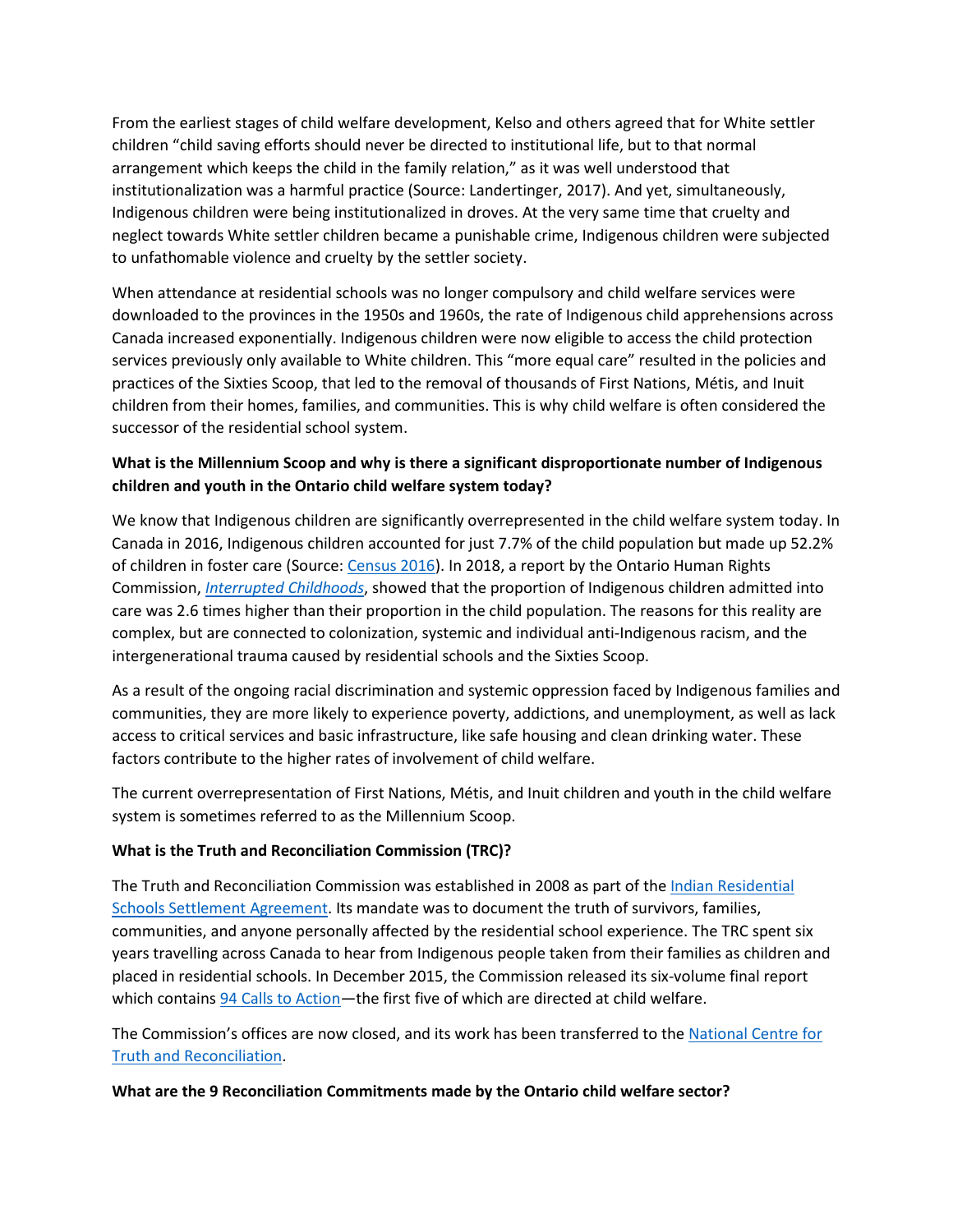In 2017, OACAS apologized for the harmful role child welfare has played historically, and continues to play, in the lives of Ontario Indigenous children, families, and communities. As a sector, we unanimously agreed t[o 9 Reconciliation Commitments.](http://www.oacas.org/wp-content/uploads/2018/01/ocas-apology-poster-email.pdf) They are:

- 1. Reduce the number of Indigenous children in care.
- 2. Reduce the number of legal files involving Indigenous children and families.
- 3. Increase the use of formal customary care agreements.
- 4. Ensure Indigenous representation and involvement at the local Board of Directors.
- 5. Implement mandatory Indigenous training for staff.
- 6. Change the inter-agency protocol to include Jordan's Principle as a fundamental principle
- 7. In consultation with Indigenous communities, develop a unique agency-based plan to better address the needs of the children and families from those communities.
- 8. Continue to develop relationships between their local agency and the local Indigenous communities.
- 9. Assist those individuals wanting to see their historical files by accessing and providing the information they request.

You can learn more about the apology and the event where it took place [here.](http://www.oacas.org/2017/10/child-welfare-apologizes-to-indigenous-families-and-communities/)

# **What progress has been made on the 9 Reconciliation Commitments?**

Since 2017, the Catholic Children's Aid Society of Toronto has been working closely with Native Child and Family Services (NCFS) to better understand our role in perpetuating systemic oppression and racism and how we can learn and grow as an agency that meets the needs of Indigenous children, youth and families.

Some tangible actions we have taken are:

- Training for staff
- Relationship building with NCFS
- Embedding Jordan's Principle in service practice
- Identifying the First Nations, Inuit and Métis children, youth and families who we have or are repatriating to Indigenous organizations
- Working to transfer approximately 40 children, youth and families to either NCFS or other Indigenous organizations
- Establishing a financial agreement to support NCFS as they assume responsibility for children, youth and families transferred from CCAS

# **Ongoing Litigation Against First Nations Child and Family Services**

In 2007, the Assembly of First Nations (AFN) and the First Nations Child & Family Caring Society (Caring Society) made two complaints to the Canadian Human Rights Commission, who later referred the case to the Canadian Human Rights Tribunal (CHRT). They alleged:

(1) The government was underfunding First Nations child and family services on reserve. The claimed this systematic underfunding was linked to the overrepresentation of Indigenous children in the child welfare system.

(2) The government failed to implement [Jordan's Principle](http://www.oacas.org/2021/05/4-myths-about-jordans-principle/) – a rule that pledges to provide First Nations kids with the services they need, when they need them, rather than first taking the time to sort out which level of government is responsible for the cost.

In 2016, the CHRT ruled in favour of the AFN and Caring Society, stating that the Canadian government is racially discriminating against First Nations children. Since then, the Government of Canada has failed to comply with several orders by the CHRT and continues to fight the ruling in court. Learn more about the cas[e here.](https://fncaringsociety.com/i-am-witness-background)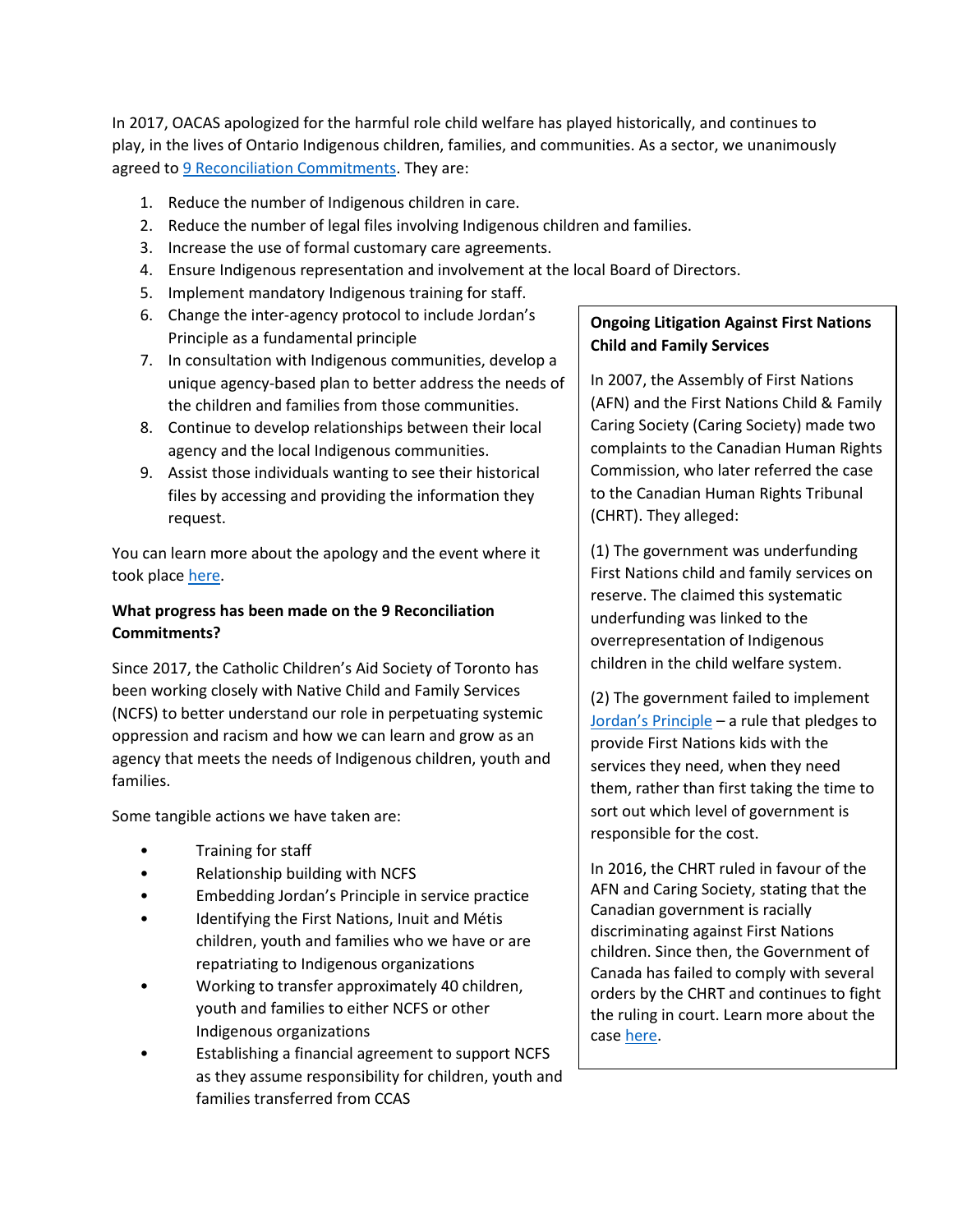• Seconding 3 staff to NCFS to assist with the transition of children, youth and families.

Together, we continue to monitor and evaluate our progress on these commitments to ensure improved outcomes and supports for Indigenous children, youth, families, and communities.

# **As an organization serving the Catholic population of Toronto, are you affiliated with the Catholic Church? Wasn't the Catholic Church responsible for residential schools?**

CCAS provides supports and services to the Catholic population of Toronto. While we are not an extension of the Church, Catholic values are entrenched in the fabric of our organization which guides how we support children, youth and families.

Residential schools were government-funded, but most often run by Catholic, Anglican, United and Presbyterian churches.

The child welfare sector, including our agency, has taken responsibility for the role we have played and continue to play in the over-representation of First Nations, Inuit, and Métis children and youth in care, and we are actively working towards Reconciliation.

# **What are Indigenous Child and Family Well-Being Agencies and how are they working to support Indigenous communities today?**

In Ontario, child welfare services are provided at the community level by independent non-profit organizations, funded by the Government of Ontario, called children's aid societies or Indigenous Child and Family Well-Being Agencies. Ontario's *Child, Youth and Family Services Act* (CYFSA) states that First Nations, Métis, and Inuit communities have the right to provide their own child and family services where possible. Additionally, in 2020, Bill C-92, *An Act respecting First Nations, Inuit and Métis children, youth and families*, was passed by the Government of Canada. This Act affirms the inherent rights of Indigenous communities to exercise jurisdiction over child and family services.

As of August 2021, there are 51 children's aid societies in Ontario, 13 of which are mandated Indigenous Child and Family Well-Being Agencies. In addition, there are two pre-mandated agencies — these are organizations that are working toward their designation by the provincial government to provide child protection services in their communities. Each Indigenous Child and Family Well-Being Agency provides culturally relevant services to the First Nations they serve, including using their own service models, customary care agreements, and self-governance models. They are focused on honouring the traditions, history, and customs of their communities and providing services that are rooted in their values, principles, and strengths. The [Association of Native Child and Family Services Agencies of Ontario](https://ancfsao.ca/) (ANCFSAO) supports Indigenous Child and Family Well-Being Agencies across the province to provide high-quality, community-based child welfare and family well-being services. ANCFSAO also provides education, training, policy development and analyses, research and advocacy.

# **What is the National Day for Truth and Reconciliation? What is Orange Shirt Day? Why were they created?**

This year, the Government of Canada passed legislation to make September 30 a federal holiday, [National Day for Truth and Reconciliation.](https://www.canada.ca/en/canadian-heritage/campaigns/national-day-truth-reconciliation.html) "The day honours the lost children and survivors of residential schools, their families and communities" and calls for public commemoration of the tragic and painful history and ongoing impacts of residential schools.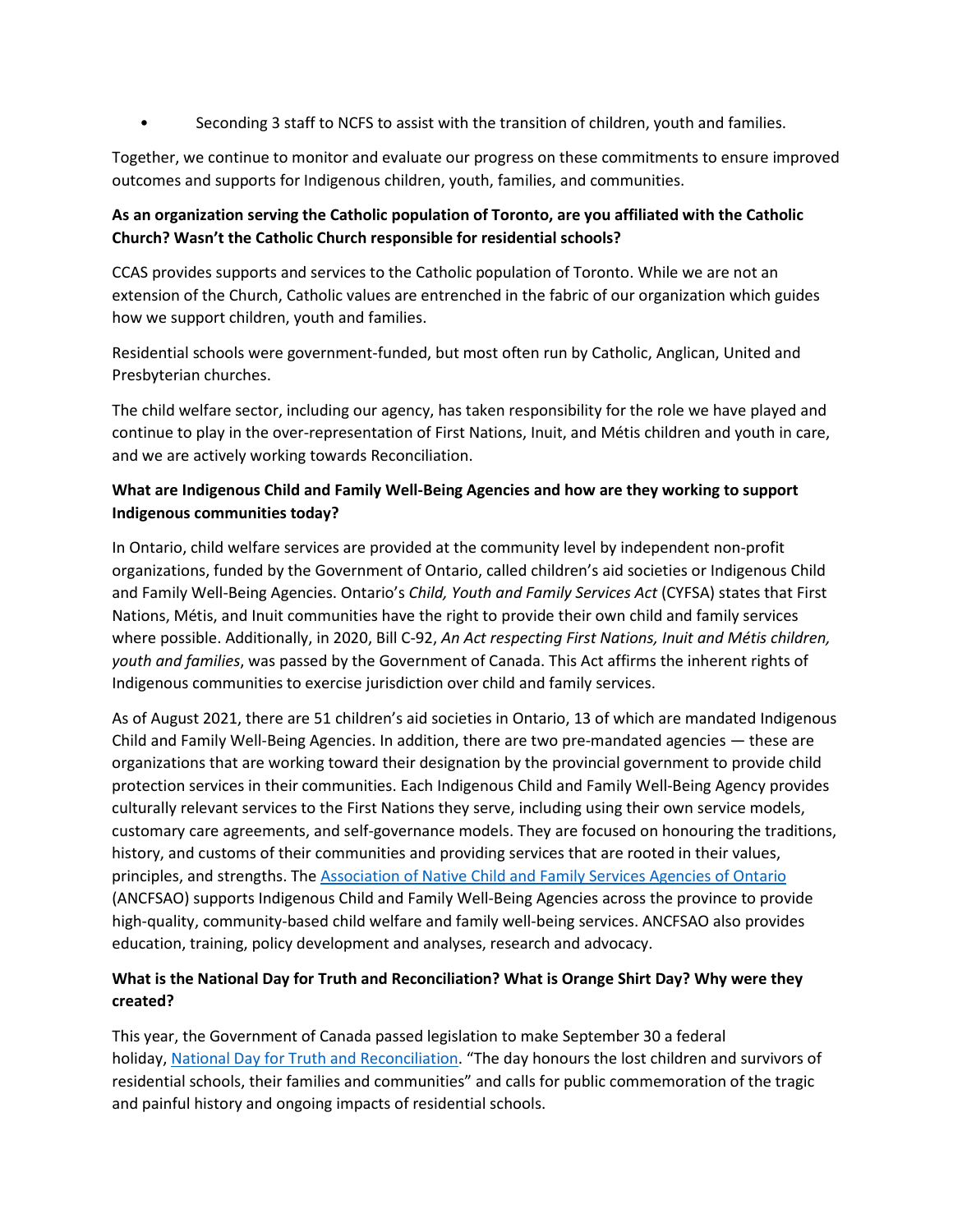Orange Shirt Day is also September 30 and has been celebrated since 2013. It is an Indigenous-led day dedicated to commemorating the residential school experience. It is a day to learn about and discuss the legacy of the system, as well as remember and honour the students who attended residential schools.

Orange Shirt Day was created as part of the St. Joseph Mission Residential School Commemoration Project and Reunion events in Williams Lake, BC. There, Phyllis Webstad told her story of her first day of residential school. She had been gifted a new orange shirt by her grandmother, which she was excited to wear. However, it was immediately taken from her when she got to the school and she never saw it again. This was common practice at residential schools, where children's personal items were removed, they were often forced to cut their hair, and they were prohibited from speaking their traditional language(s) or practicing their cultural traditions. This was part of the systematic attempt to assimilate First Nations, Métis, and Inuit children into settler society and destroy their connections to their families and communities.

The orange shirt now serves as a symbol of all that Indigenous children and youth lost, but also of hope and healing for the next generation of children and youth. You can learn more about Orange Shirt Day [here.](https://www.orangeshirtday.org/about-us.html)

## **Why is Truth and Reconciliation important?**

Residential schools and the Sixties Scoop are a part of Canadians' shared history. We continue to see the impacts of these systems in the lives of First Nations, Métis, and Inuit children, youth, families, and communities. The current child welfare system also continues to harm Indigenous families and communities. Healing and repairing our relationships with First Nations, Métis, and Inuit communities requires the deliberate and sustained action of dismantling our colonial systems and structures—in child welfare, but also across sectors. Without sustained, proactive, and positive action from settlers, there can be no Reconciliation.

## **Resources:**

- [The National Centre for Truth and Reconciliation](https://nctr.ca/)
- The Indian [Residential Schools Settlement Agreement](https://www.rcaanc-cirnac.gc.ca/eng/1100100015576/1571581687074)
- [The Indian Residential School Survivors Society](https://www.irsss.ca/)
- [Truth and Reconciliation Commission of Canada](http://www.trc.ca/)
- [The Sixties Scoop Class Action Lawsuit](https://sixtiesscoopsettlement.info/)
- Ontario Human Rights Commission, *[Interrupted Childhoods](http://www3.ohrc.on.ca/sites/default/files/Interrupted%20childhoods_Over-representation%20of%20Indigenous%20and%20Black%20children%20in%20Ontario%20child%20welfare_accessible.pdf)*
- [Legacy of Hope Foundation](https://legacyofhope.ca/wherearethechildren/stories/)
- [Association of Native Child and Family](https://ancfsao.ca/) Services Agencies of Ontario
- *[No Quiet Place: Review Committee on Indian and Métis Adoptions and Placements](https://fncaringsociety.com/publications/no-quiet-place)*
- Landertinger, L. (2017). Child Welfare and the Imperial Management of Childhood in Settler Colonial Canada, 1880s-2000s. University of Toronto (Canada).
- Swain, Shurlee. 2009. "Sweet Childhood Lost: Idealized Images of Childhood in the British Child Rescue Literature." Journal of the History of Childhood and Youth. 2(2).

Former Residential School students can call [1-866-925-4419](tel:+18669254419) for emotional crisis referral services and information on other health supports from the Government of Canada.